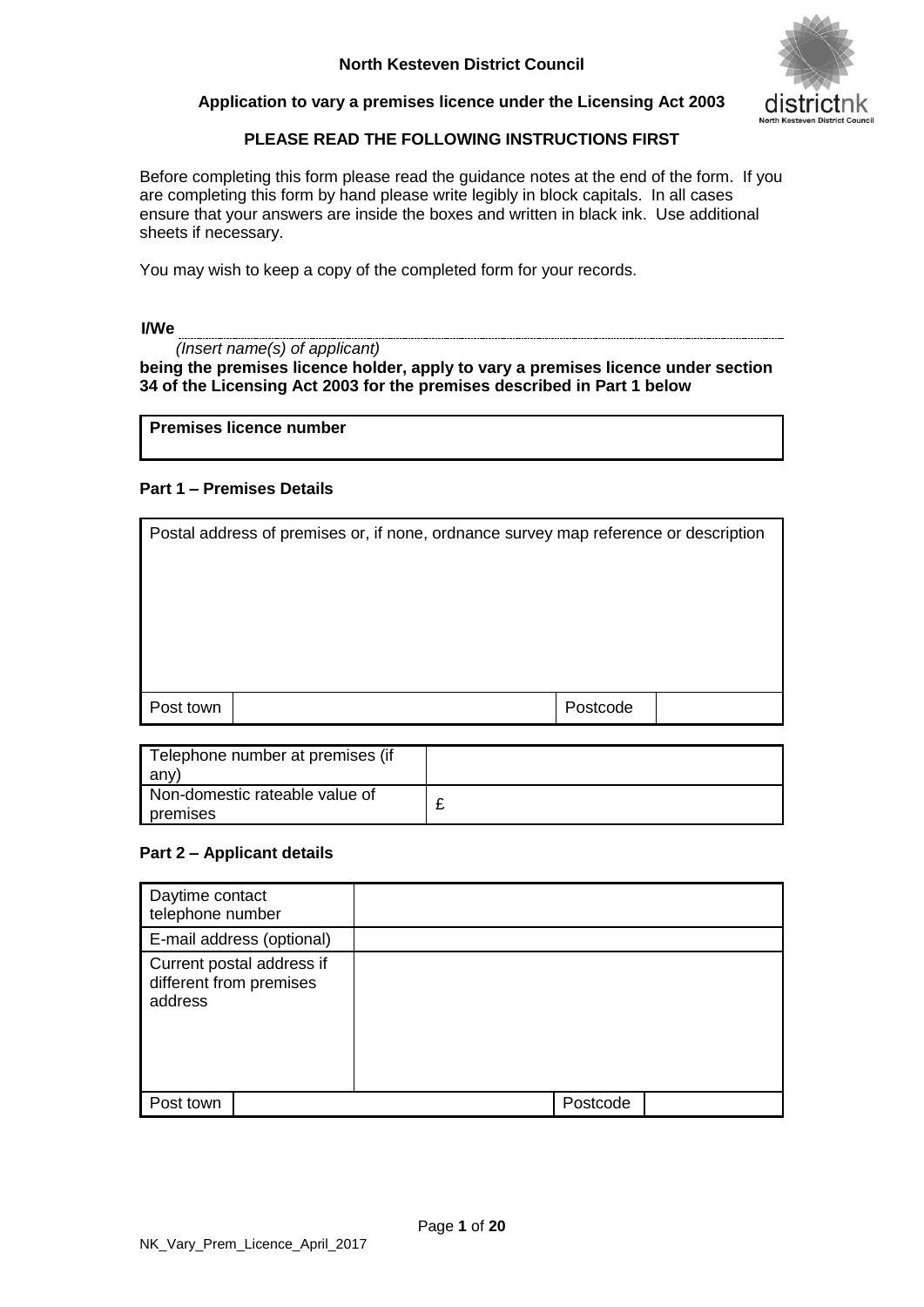#### **Part 3 - Variation**

Please tick as appropriate

| Do you want the proposed variation to have effect as soon as possible? | $\Box$ |
|------------------------------------------------------------------------|--------|
| Yes                                                                    | No.    |

| If not, from what date do you want the variation to take |  |  | DD MM |  | YYYY Y |  |
|----------------------------------------------------------|--|--|-------|--|--------|--|
| effect?                                                  |  |  |       |  |        |  |

Do you want the proposed variation to have effect in relation to the introduction of the late night levy? (Please see guidance note 1)  $\Box$  Yes  $\Box$  No night levy? (Please see guidance note 1)  $\Box$ Yes

| Please describe briefly the nature of the proposed variation (Please see guidance |  |
|-----------------------------------------------------------------------------------|--|
| $note$ 2)                                                                         |  |

If your proposed variation would mean that 5,000 or more people are expected to attend the premises at any one time, please state the number expected to attend: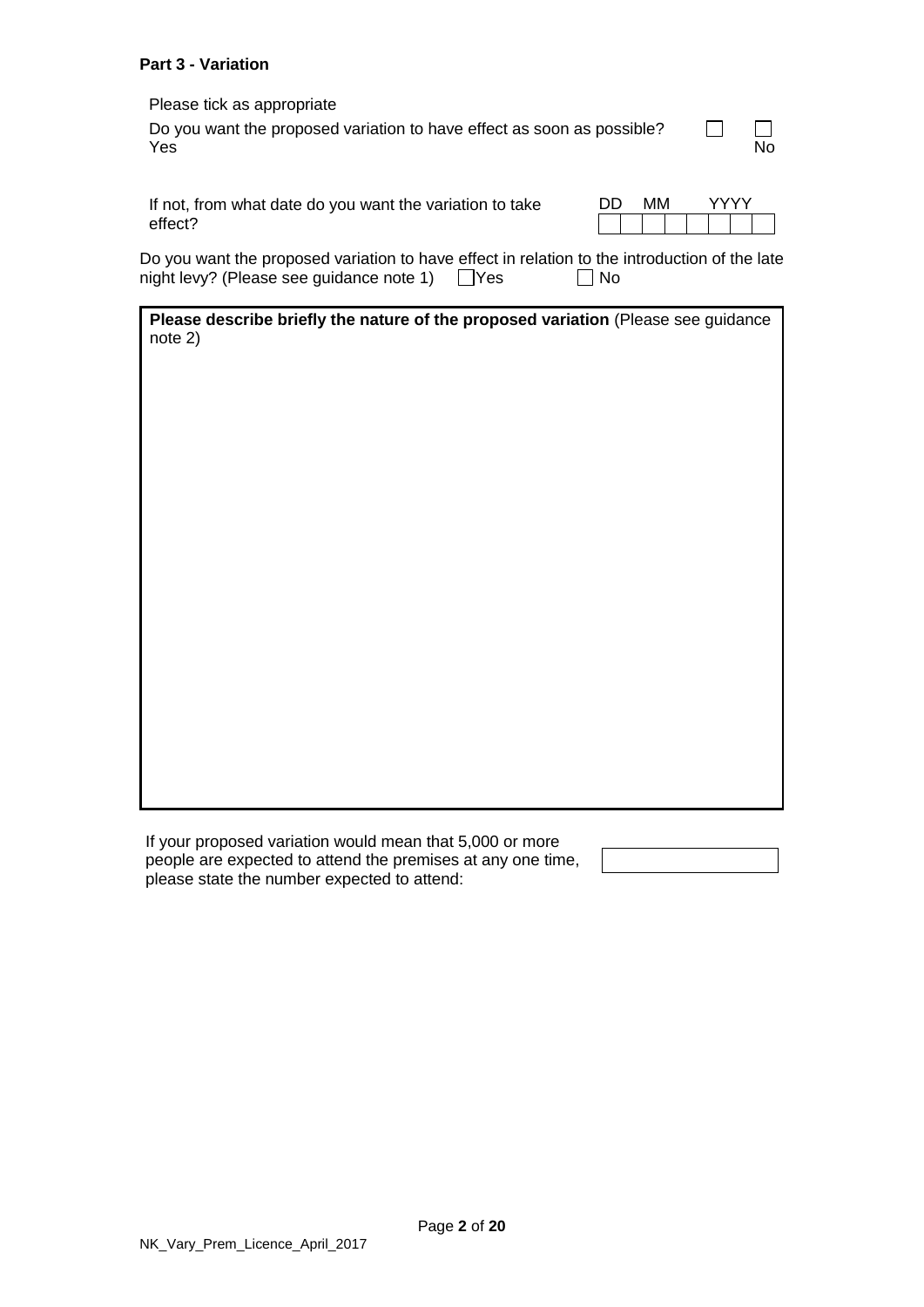#### **Part 4 Operating Schedule**

Please complete those parts of the Operating Schedule below which would be subject to change if this application to vary is successful.

|    | <b>Provision of regulated entertainment</b><br>(Please see guidance note 3)                                   | <b>Please tick all that</b><br>apply |
|----|---------------------------------------------------------------------------------------------------------------|--------------------------------------|
| a) | plays (if ticking yes, fill in box A)                                                                         |                                      |
| b) | films (if ticking yes, fill in box B)                                                                         |                                      |
| C) | indoor sporting events (if ticking yes, fill in box C)                                                        |                                      |
| d) | boxing or wrestling entertainment (if ticking yes, fill in box D)                                             |                                      |
| e) | live music (if ticking yes, fill in box E)                                                                    |                                      |
| f  | recorded music (if ticking yes, fill in box F)                                                                |                                      |
| g) | performances of dance (if ticking yes, fill in box G)                                                         |                                      |
| h) | anything of a similar description to that falling within (e), (f) or $(q)$<br>(if ticking yes, fill in box H) |                                      |
|    |                                                                                                               |                                      |
|    |                                                                                                               |                                      |

| <b>Provision of late night refreshment</b> (if ticking yes, fill in box I) |  |
|----------------------------------------------------------------------------|--|
| <b>Supply of alcohol</b> (if ticking yes, fill in box J)                   |  |

**In all cases complete boxes K, L and M**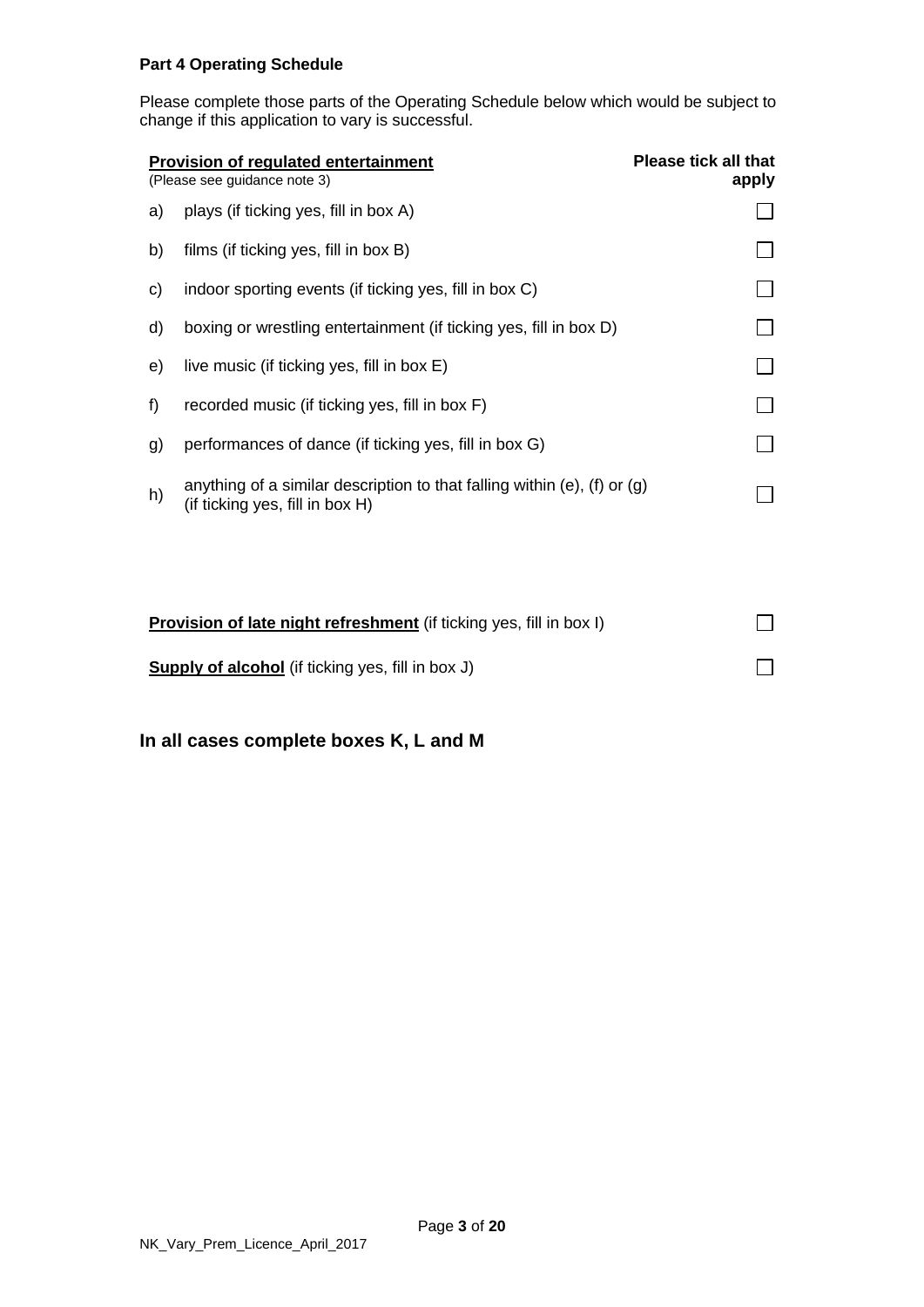| Plays<br>Standard days and<br>timings (please read |                  |        | Will the performance of a play take place<br>indoors or outdoors or both - please tick<br>(please read guidance note 4)                                                              | Indoors     |  |
|----------------------------------------------------|------------------|--------|--------------------------------------------------------------------------------------------------------------------------------------------------------------------------------------|-------------|--|
|                                                    | guidance note 8) |        |                                                                                                                                                                                      | Outdoors    |  |
| Day                                                | <b>Start</b>     | Finish |                                                                                                                                                                                      | <b>Both</b> |  |
| Mon                                                |                  |        | Please give further details here (please read guidance note<br>5)                                                                                                                    |             |  |
| Tue                                                |                  |        |                                                                                                                                                                                      |             |  |
| Wed                                                |                  |        | State any seasonal variations for performing plays (please<br>read guidance note 6)                                                                                                  |             |  |
| Thur                                               |                  |        |                                                                                                                                                                                      |             |  |
| Fri                                                |                  |        | Non standard timings. Where you intend to use the<br>premises for the performance of plays at different times to<br>those listed in the column on the left, please list (please read |             |  |
| Sat                                                |                  |        | guidance note 7)                                                                                                                                                                     |             |  |
| Sun                                                |                  |        |                                                                                                                                                                                      |             |  |

**A**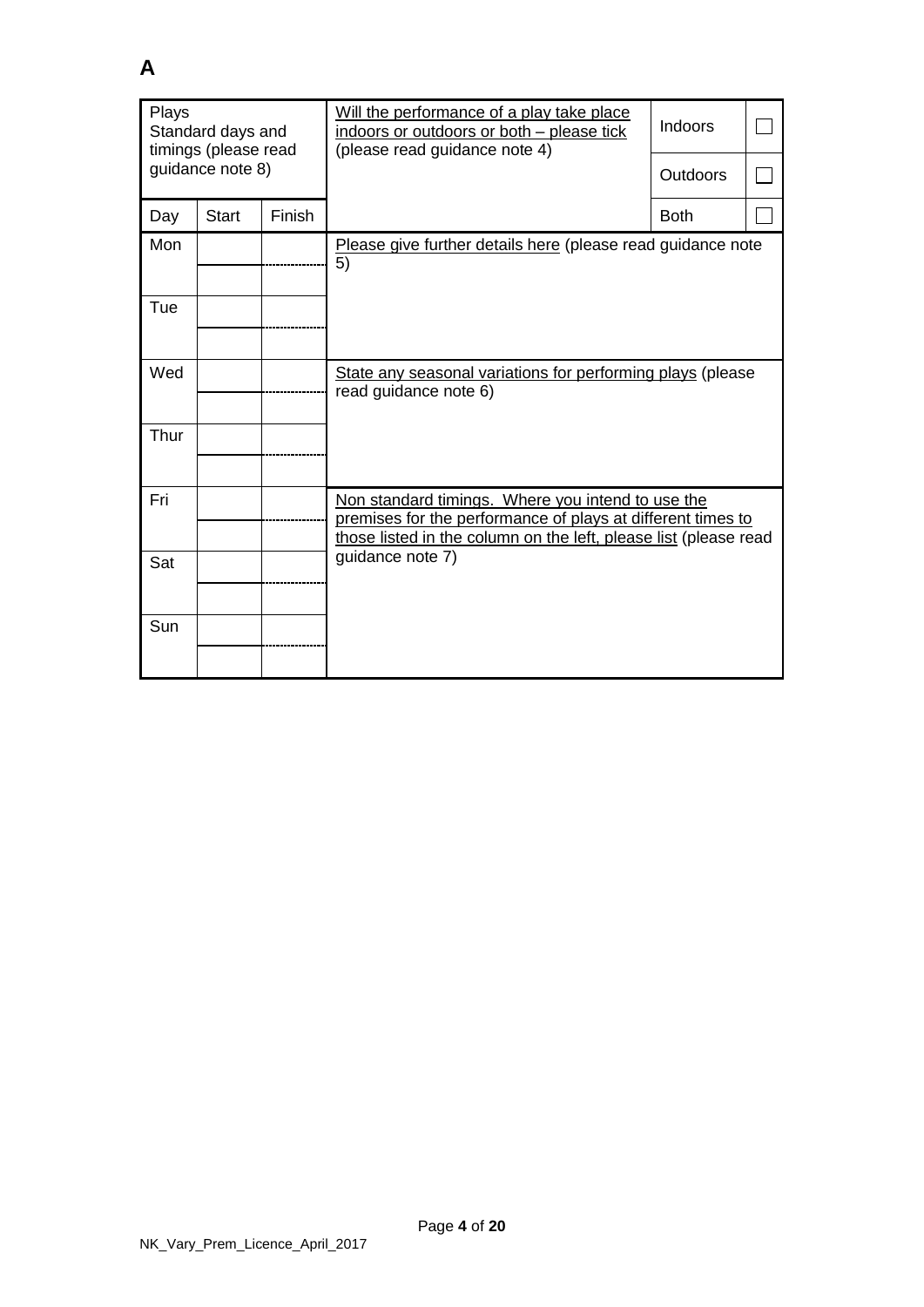| <b>Films</b><br>Standard days and<br>timings (please read |              |        | Will the exhibition of films take place<br>indoors or outdoors or both - please tick<br>(please read guidance note 4)                                                          | Indoors     |  |  |
|-----------------------------------------------------------|--------------|--------|--------------------------------------------------------------------------------------------------------------------------------------------------------------------------------|-------------|--|--|
| guidance note 8)                                          |              |        |                                                                                                                                                                                | Outdoors    |  |  |
| Day                                                       | <b>Start</b> | Finish |                                                                                                                                                                                | <b>Both</b> |  |  |
| Mon                                                       |              |        | Please give further details here (please read guidance note<br>5)                                                                                                              |             |  |  |
| Tue                                                       |              |        |                                                                                                                                                                                |             |  |  |
| Wed                                                       |              |        | State any seasonal variations for the exhibition of films<br>(please read guidance note 6)                                                                                     |             |  |  |
| Thur                                                      |              |        |                                                                                                                                                                                |             |  |  |
| Fri                                                       |              |        | Non standard timings. Where you intend to use the<br>premises for the exhibition of films at different times to<br>those listed in the column on the left, please list (please |             |  |  |
| Sat                                                       |              |        | read guidance note 7)                                                                                                                                                          |             |  |  |
| Sun                                                       |              |        |                                                                                                                                                                                |             |  |  |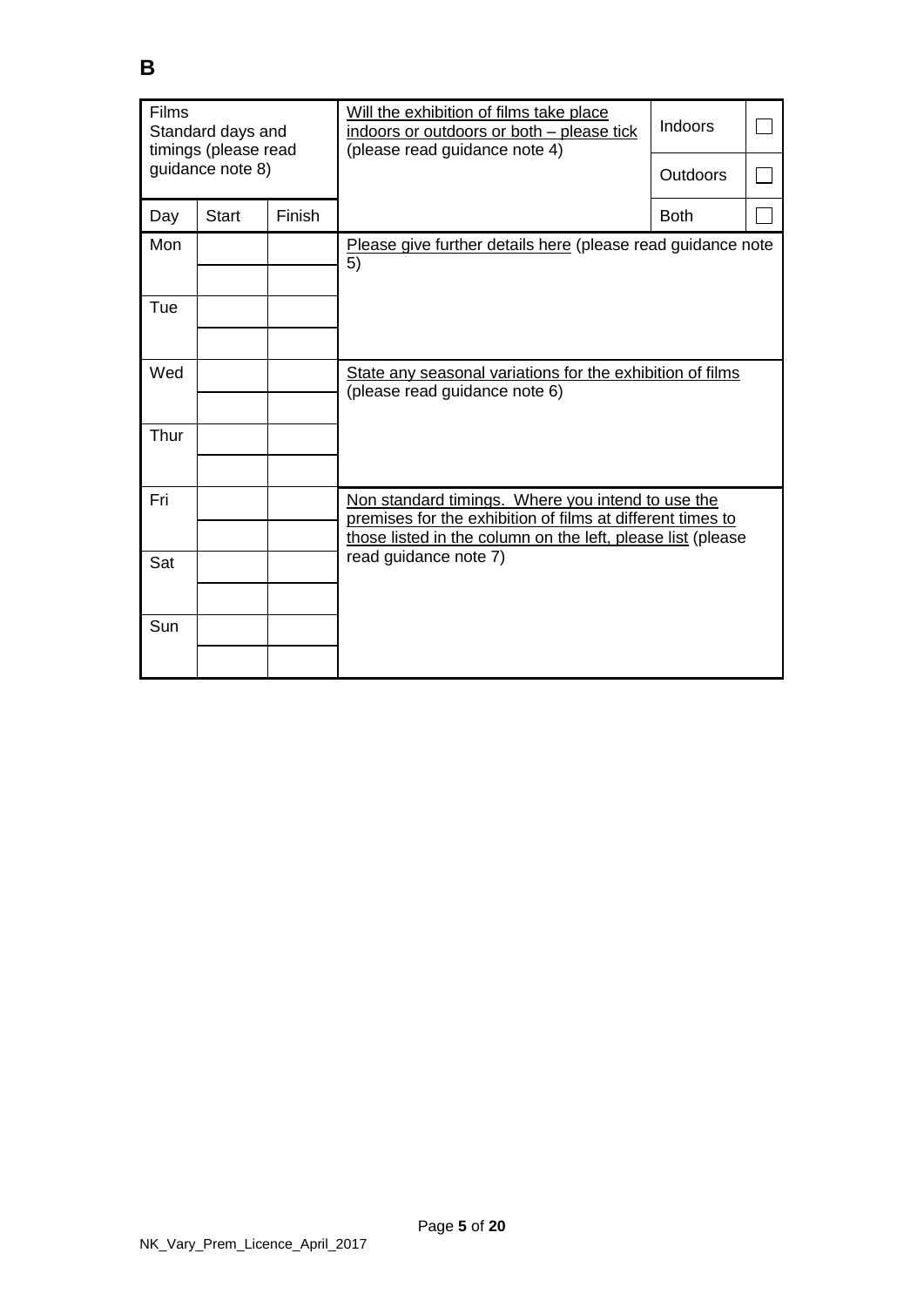| Indoor sporting events<br>Standard days and<br>timings (please read<br>guidance note 8) |              |        | Please give further details (please read guidance note 5)                                                                                                                          |
|-----------------------------------------------------------------------------------------|--------------|--------|------------------------------------------------------------------------------------------------------------------------------------------------------------------------------------|
| Day                                                                                     | <b>Start</b> | Finish |                                                                                                                                                                                    |
| Mon                                                                                     |              |        |                                                                                                                                                                                    |
| Tue                                                                                     |              |        | State any seasonal variations for indoor sporting events<br>(please read guidance note 6)                                                                                          |
| Wed                                                                                     |              |        |                                                                                                                                                                                    |
| Thur                                                                                    |              |        | Non standard timings. Where you intend to use the<br>premises for indoor sporting events at different times to<br>those listed in the column on the left, please list (please read |
| Fri                                                                                     |              |        | guidance note 7)                                                                                                                                                                   |
| Sat                                                                                     |              |        |                                                                                                                                                                                    |
| Sun                                                                                     |              |        |                                                                                                                                                                                    |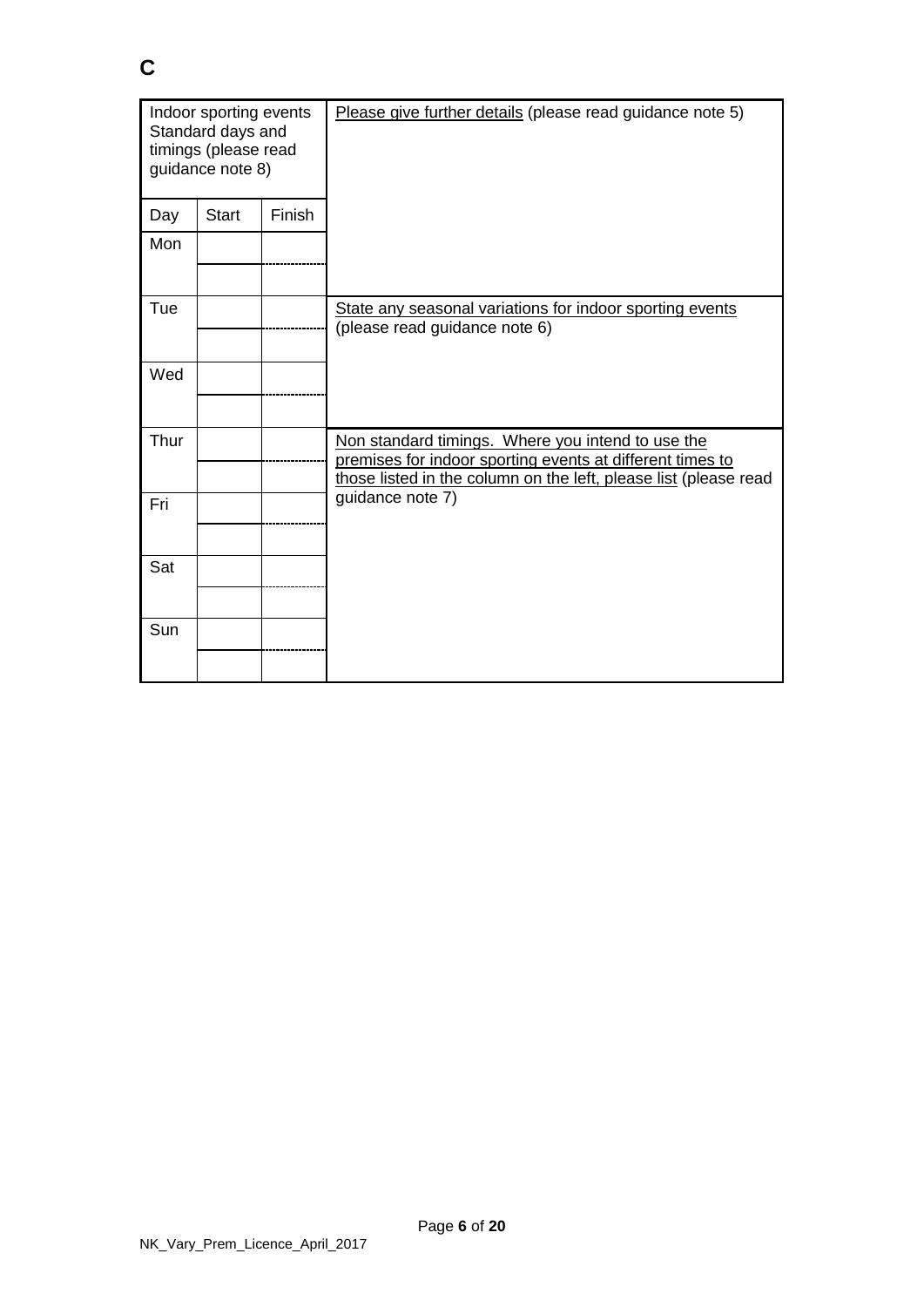| Boxing or wrestling<br>entertainments<br>Standard days and |              |        | Will the boxing or wrestling entertainment<br>take place indoors or outdoors or both -<br>please tick (please read guidance note 4)                                              | <b>Indoors</b> |  |  |
|------------------------------------------------------------|--------------|--------|----------------------------------------------------------------------------------------------------------------------------------------------------------------------------------|----------------|--|--|
| timings (please read<br>guidance note 8)                   |              |        |                                                                                                                                                                                  | Outdoors       |  |  |
| Day                                                        | <b>Start</b> | Finish |                                                                                                                                                                                  | <b>Both</b>    |  |  |
| Mon                                                        |              |        | Please give further details here (please read guidance note<br>5)                                                                                                                |                |  |  |
| Tue                                                        |              |        |                                                                                                                                                                                  |                |  |  |
| Wed                                                        |              |        | State any seasonal variations for boxing or wrestling<br>entertainment (please read guidance note 6)                                                                             |                |  |  |
| Thur                                                       |              |        |                                                                                                                                                                                  |                |  |  |
| Fri                                                        |              |        | Non standard timings. Where you intend to use the<br>premises for boxing or wrestling entertainment at different<br>times to those listed in the column on the left, please list |                |  |  |
| Sat                                                        |              |        | (please read guidance note 7)                                                                                                                                                    |                |  |  |
| Sun                                                        |              |        |                                                                                                                                                                                  |                |  |  |
|                                                            |              |        |                                                                                                                                                                                  |                |  |  |

**D**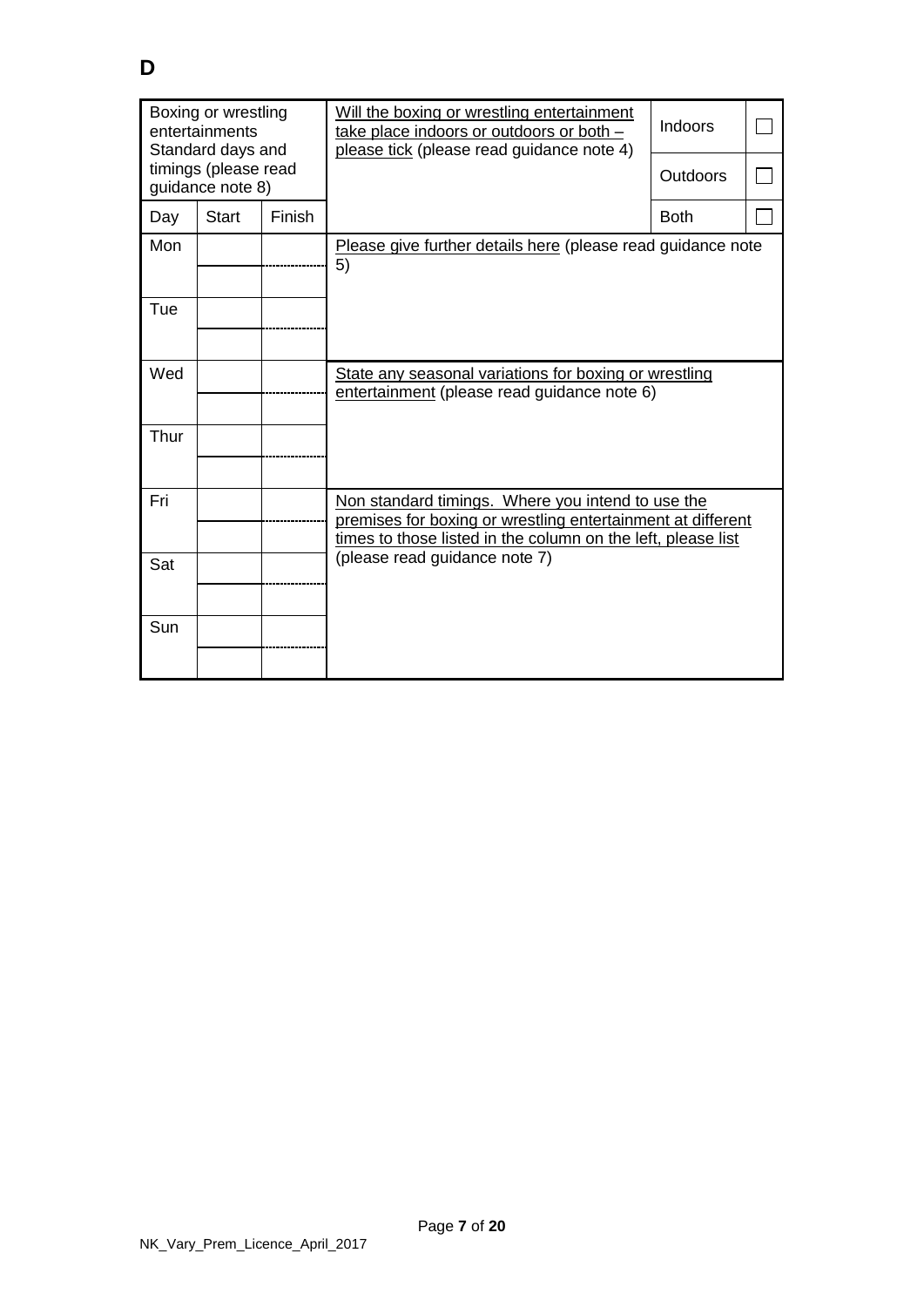| Live music<br>Standard days and<br>timings (please read |                  |        | Will the performance of live music take<br>place indoors or outdoors or both -<br>please tick (please read guidance note                                                     | Indoors  |  |  |
|---------------------------------------------------------|------------------|--------|------------------------------------------------------------------------------------------------------------------------------------------------------------------------------|----------|--|--|
|                                                         | guidance note 8) |        | 4)                                                                                                                                                                           | Outdoors |  |  |
| Day                                                     | <b>Start</b>     | Finish |                                                                                                                                                                              | Both     |  |  |
| Mon                                                     |                  |        | Please give further details here (please read guidance note<br>5)                                                                                                            |          |  |  |
| Tue                                                     |                  |        |                                                                                                                                                                              |          |  |  |
| Wed                                                     |                  |        | State any seasonal variations for the performance of live<br>music (please read guidance note 6)                                                                             |          |  |  |
| Thur                                                    |                  |        |                                                                                                                                                                              |          |  |  |
| Fri                                                     |                  |        | Non standard timings. Where you intend to use the<br>premises for the performance of live music at different<br>times to those listed in the column on the left, please list |          |  |  |
| Sat                                                     |                  |        | (please read guidance note 7)                                                                                                                                                |          |  |  |
| Sun                                                     |                  |        |                                                                                                                                                                              |          |  |  |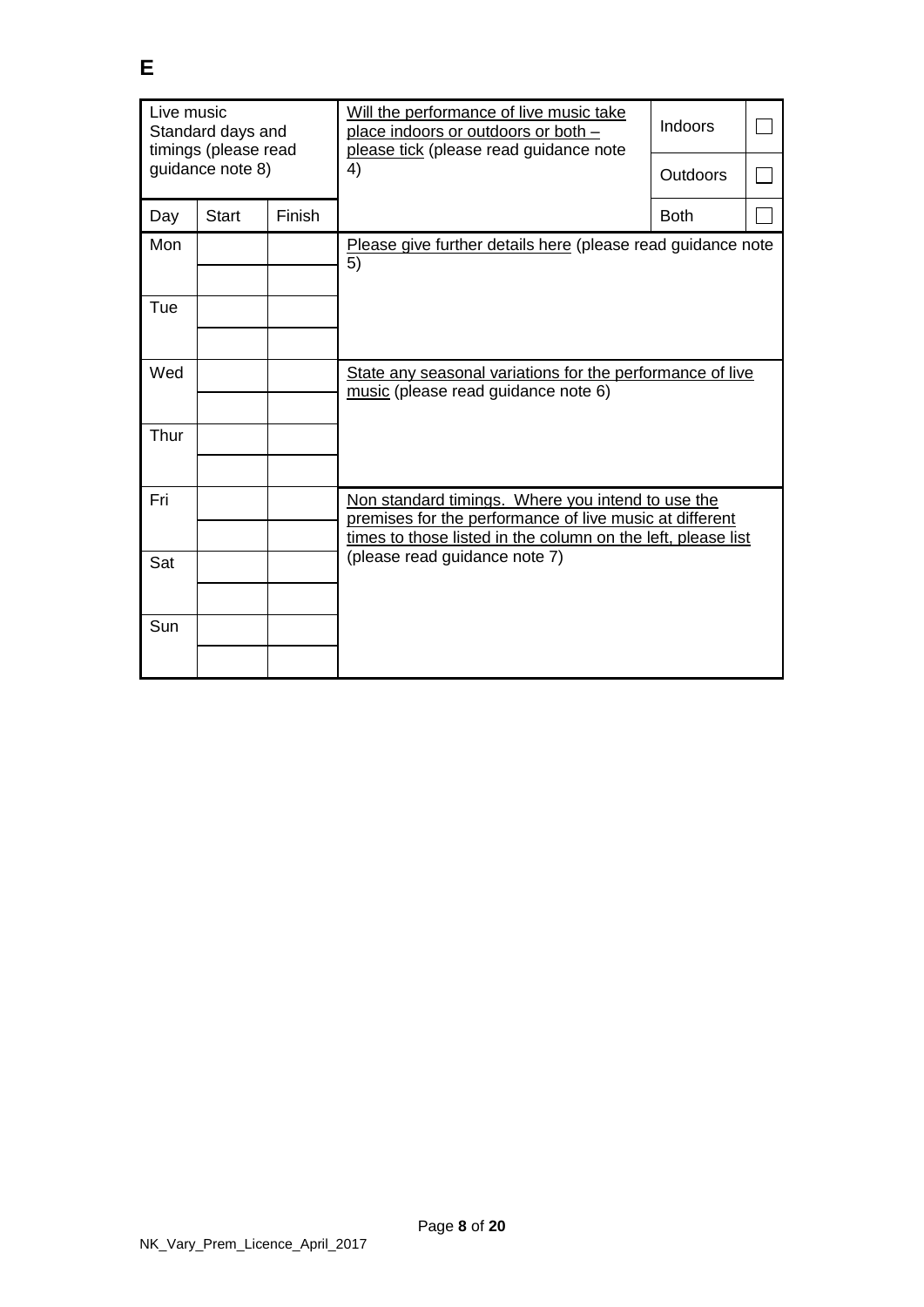| Recorded music<br>Standard days and<br>timings (please read |                  |        | Will the playing of recorded music take<br>place indoors or outdoors or both -<br>please tick (please read guidance note                                                     | Indoors     |  |  |
|-------------------------------------------------------------|------------------|--------|------------------------------------------------------------------------------------------------------------------------------------------------------------------------------|-------------|--|--|
|                                                             | guidance note 8) |        | 4)                                                                                                                                                                           | Outdoors    |  |  |
| Day                                                         | <b>Start</b>     | Finish |                                                                                                                                                                              | <b>Both</b> |  |  |
| Mon                                                         |                  |        | Please give further details here (please read guidance note<br>5)                                                                                                            |             |  |  |
| Tue                                                         |                  |        |                                                                                                                                                                              |             |  |  |
| Wed                                                         |                  |        | State any seasonal variations for the playing of recorded<br>music (please read guidance note 6)                                                                             |             |  |  |
| Thur                                                        |                  |        |                                                                                                                                                                              |             |  |  |
| Fri                                                         |                  |        | Non standard timings. Where you intend to use the<br>premises for the playing of recorded music at different<br>times to those listed in the column on the left, please list |             |  |  |
| Sat                                                         |                  |        | (please read guidance note 7)                                                                                                                                                |             |  |  |
| Sun                                                         |                  |        |                                                                                                                                                                              |             |  |  |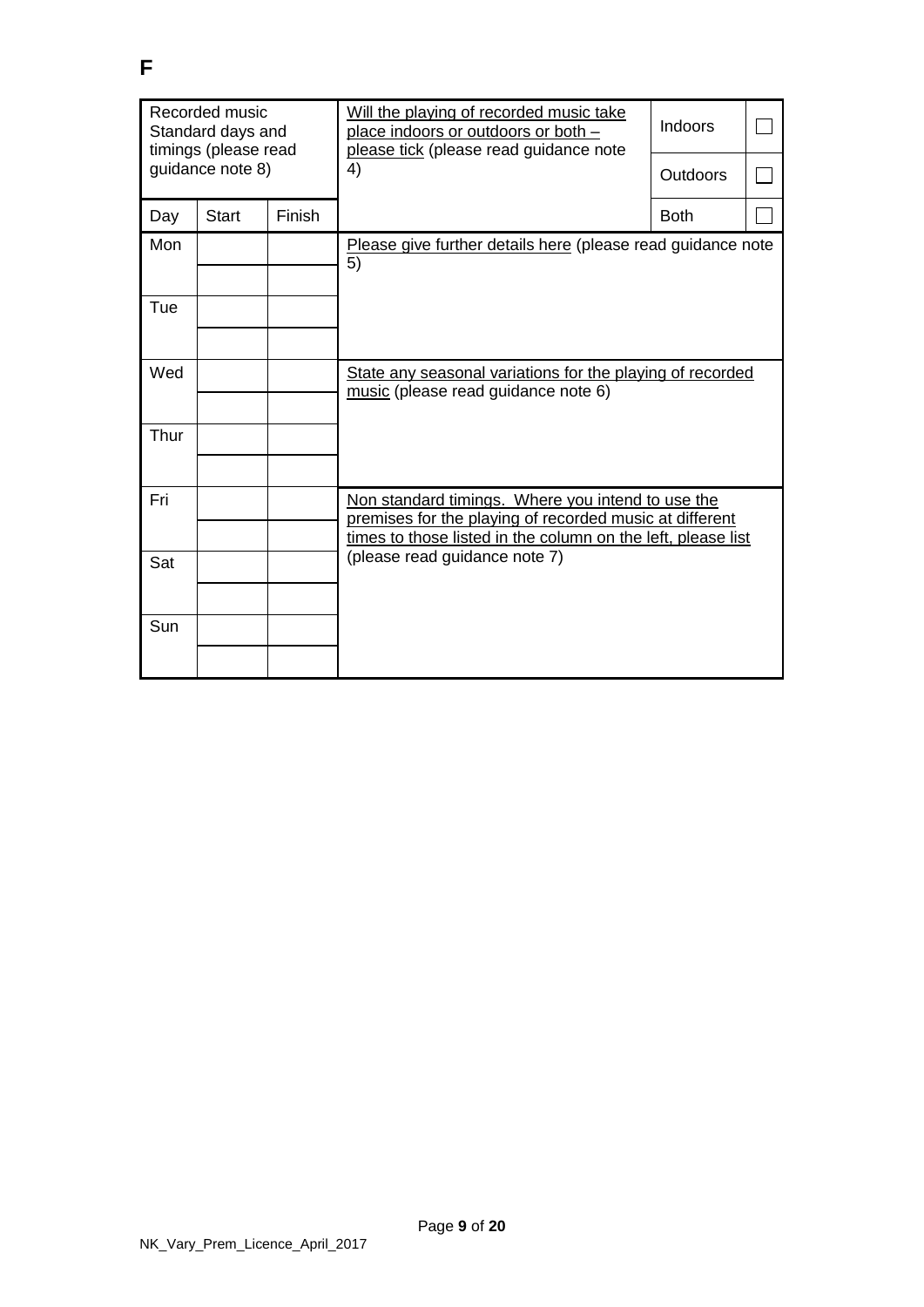| <b>Performances of</b><br>dance<br>Standard days and |                                          |               | Will the performance of dance take<br>place indoors or outdoors or both -<br><b>please tick</b> (please read guidance note 4)                                           | <b>Indoors</b> |  |  |
|------------------------------------------------------|------------------------------------------|---------------|-------------------------------------------------------------------------------------------------------------------------------------------------------------------------|----------------|--|--|
|                                                      | timings (please read<br>guidance note 8) |               |                                                                                                                                                                         | Outdoors       |  |  |
| Day                                                  | <b>Start</b>                             | <b>Finish</b> |                                                                                                                                                                         | <b>Both</b>    |  |  |
| Mon                                                  |                                          |               | Please give further details here (please read guidance<br>note 5)                                                                                                       |                |  |  |
| Tue                                                  |                                          |               |                                                                                                                                                                         |                |  |  |
| Wed                                                  |                                          |               | State any seasonal variations for the performance of<br><b>dance</b> (please read guidance note 6)                                                                      |                |  |  |
| Thur                                                 |                                          |               |                                                                                                                                                                         |                |  |  |
| Fri                                                  |                                          |               | Non standard timings. Where you intend to use the<br>premises for the performance of dance at different times<br>to those listed in the column on the left, please list |                |  |  |
| Sat                                                  |                                          |               | (please read guidance note 7)                                                                                                                                           |                |  |  |
| Sun                                                  |                                          |               |                                                                                                                                                                         |                |  |  |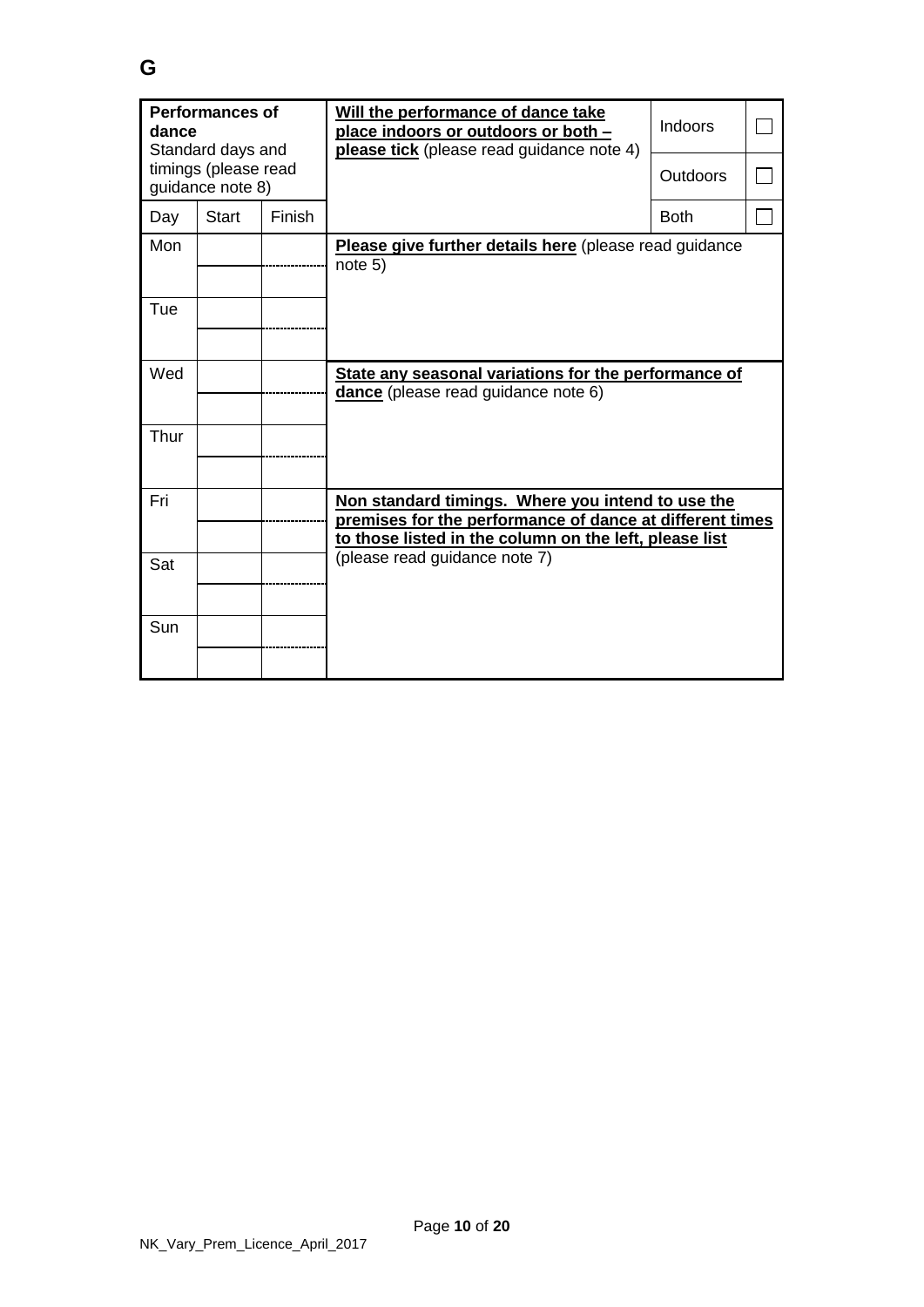| Anything of a similar<br>description to that<br>falling within (e), (f)<br>or $(g)$<br>Standard days and<br>timings (please read<br>quidance note 8) |              |        | Please give a description of the type of entertainment you<br>will be providing                                                                                                                                                             |             |  |  |
|------------------------------------------------------------------------------------------------------------------------------------------------------|--------------|--------|---------------------------------------------------------------------------------------------------------------------------------------------------------------------------------------------------------------------------------------------|-------------|--|--|
| Day                                                                                                                                                  | <b>Start</b> | Finish | Will this entertainment take place<br>indoors or outdoors or both - please                                                                                                                                                                  | Indoors     |  |  |
| Mon                                                                                                                                                  |              |        | tick (please read guidance note 4)                                                                                                                                                                                                          | Outdoors    |  |  |
|                                                                                                                                                      |              |        |                                                                                                                                                                                                                                             | <b>Both</b> |  |  |
| Tue                                                                                                                                                  |              |        | Please give further details here (please read guidance<br>note 5)                                                                                                                                                                           |             |  |  |
| Wed                                                                                                                                                  |              |        |                                                                                                                                                                                                                                             |             |  |  |
| Thur                                                                                                                                                 |              |        | State any seasonal variations for entertainment of a<br>similar description to that falling within (e), (f) or (g)<br>(please read guidance note 6)                                                                                         |             |  |  |
| Fri                                                                                                                                                  |              |        |                                                                                                                                                                                                                                             |             |  |  |
| Sat                                                                                                                                                  |              |        | Non standard timings. Where you intend to use the<br>premises for the entertainment of a similar description<br>to that falling within (e), (f) or (g) at different times to<br>those listed in the column on the left, please list (please |             |  |  |
| Sun                                                                                                                                                  |              |        | read guidance note 7)                                                                                                                                                                                                                       |             |  |  |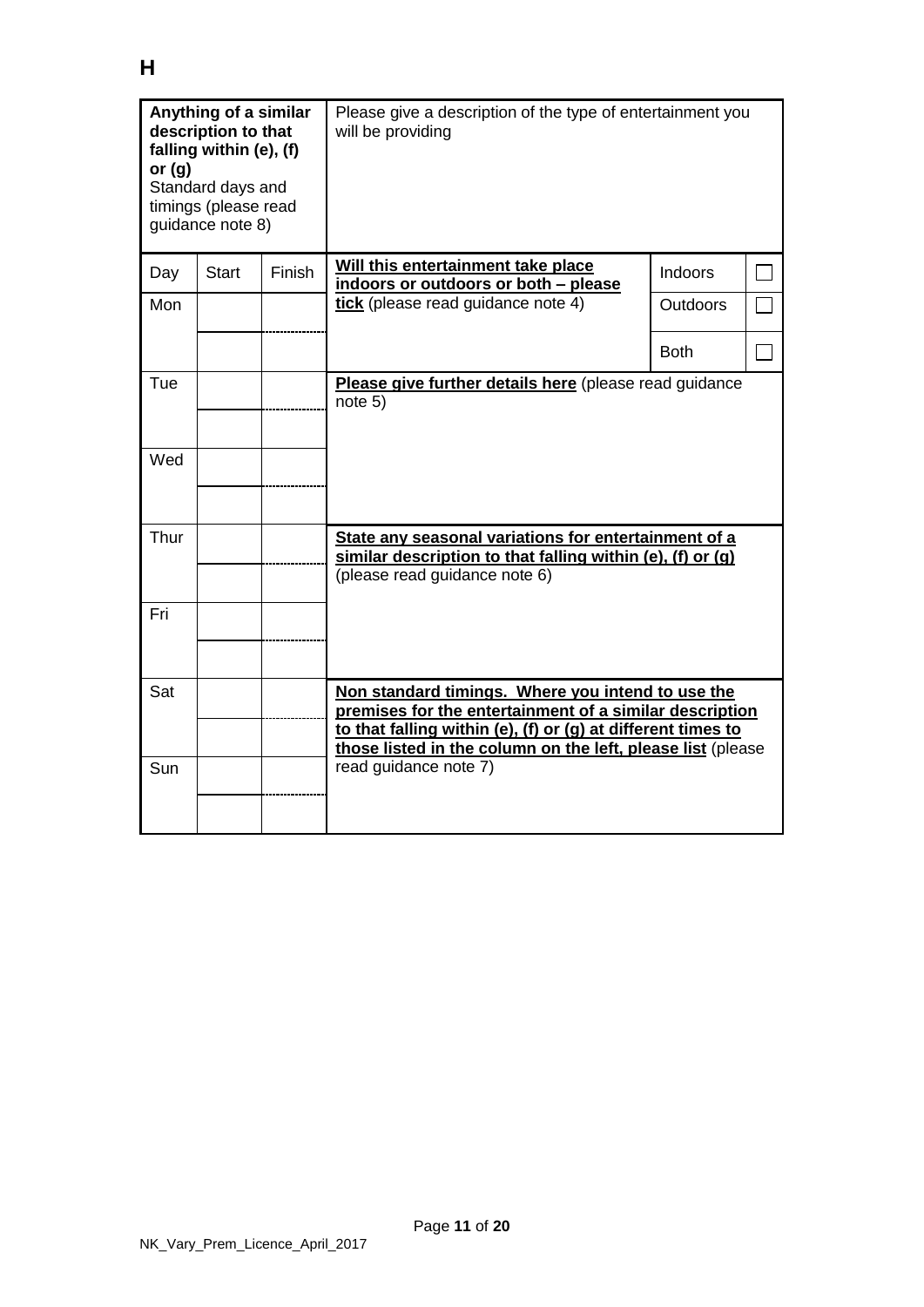| Late night<br>refreshment<br>Standard days and |                                          |               | Will the provision of late night<br>refreshment take place indoors or<br>outdoors or both - please tick (please                                                             | Indoors         |  |  |
|------------------------------------------------|------------------------------------------|---------------|-----------------------------------------------------------------------------------------------------------------------------------------------------------------------------|-----------------|--|--|
|                                                | timings (please read<br>guidance note 8) |               | read guidance note 4)                                                                                                                                                       | <b>Outdoors</b> |  |  |
| Day                                            | <b>Start</b>                             | <b>Finish</b> |                                                                                                                                                                             | <b>Both</b>     |  |  |
| Mon                                            |                                          |               | Please give further details here (please read guidance<br>note 5)                                                                                                           |                 |  |  |
| Tue                                            |                                          |               |                                                                                                                                                                             |                 |  |  |
| Wed                                            |                                          |               | State any seasonal variations for the provision of late<br>night refreshment (please read guidance note 6)                                                                  |                 |  |  |
| Thur                                           |                                          |               |                                                                                                                                                                             |                 |  |  |
| Fri                                            |                                          |               | Non standard timings. Where you intend to use the<br>premises for the provision of late night refreshment at<br>different times, to those listed in the column on the left, |                 |  |  |
| Sat                                            |                                          |               | please list (please read guidance note 7)                                                                                                                                   |                 |  |  |
| Sun                                            |                                          |               |                                                                                                                                                                             |                 |  |  |

**I**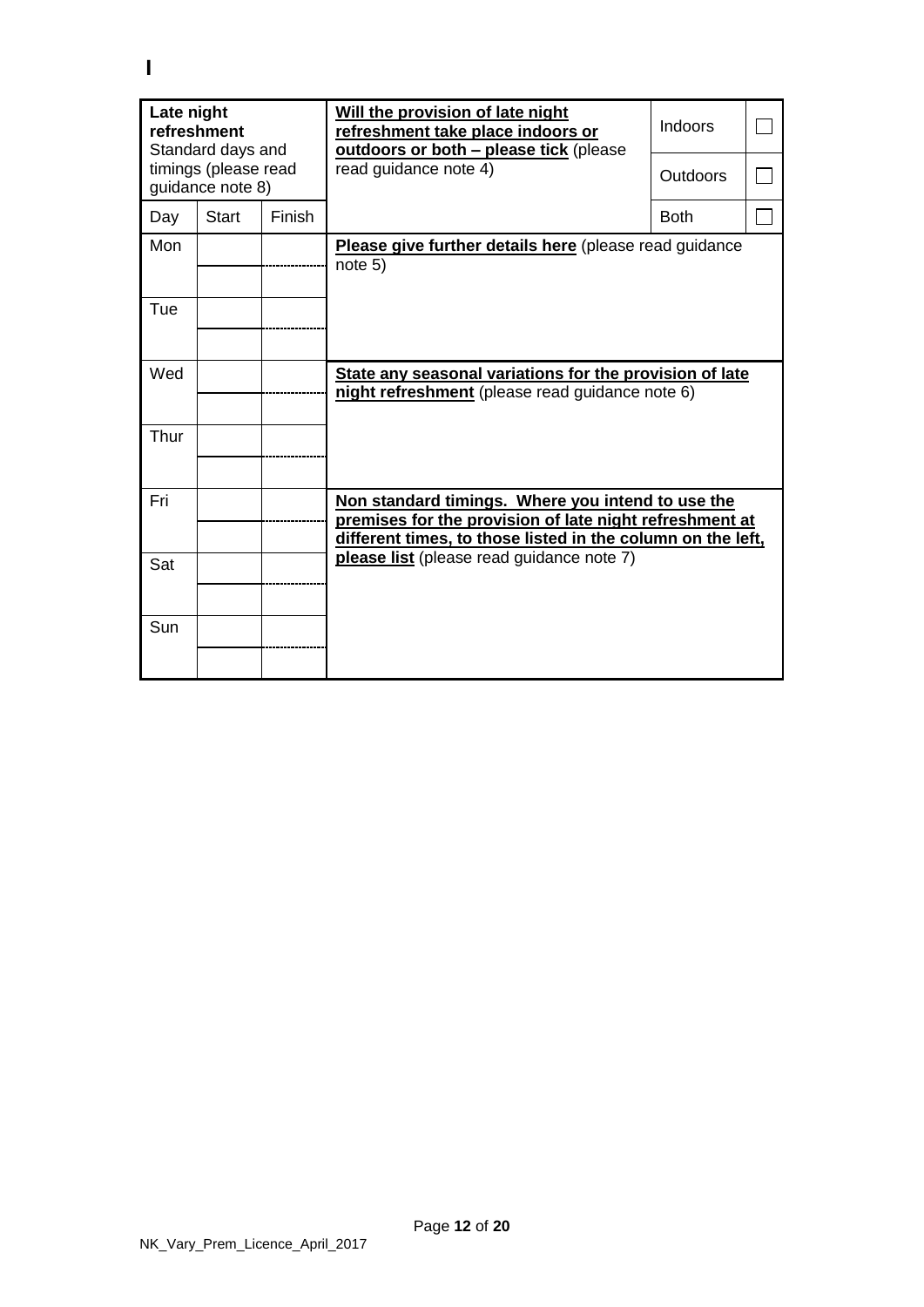| <b>Supply of alcohol</b><br>Standard days and<br>timings (please read |              |               | Will the supply of alcohol be for<br>consumption - please tick (please read<br>guidance note 9)                                                                              | On the<br>premises  |  |
|-----------------------------------------------------------------------|--------------|---------------|------------------------------------------------------------------------------------------------------------------------------------------------------------------------------|---------------------|--|
| guidance note 8)                                                      |              |               |                                                                                                                                                                              | Off the<br>premises |  |
| Day                                                                   | <b>Start</b> | <b>Finish</b> |                                                                                                                                                                              | <b>Both</b>         |  |
| Mon                                                                   |              |               | State any seasonal variations for the supply of alcohol<br>(please read guidance note 6)                                                                                     |                     |  |
| Tue                                                                   |              |               |                                                                                                                                                                              |                     |  |
| Wed                                                                   |              |               |                                                                                                                                                                              |                     |  |
| Thur                                                                  |              |               | Non-standard timings. Where you intend to use the<br>premises for the supply of alcohol at different times to<br>those listed in the column on the left, please list (please |                     |  |
| Fri                                                                   |              |               | read guidance note 7)                                                                                                                                                        |                     |  |
| Sat                                                                   |              |               |                                                                                                                                                                              |                     |  |
| Sun                                                                   |              |               |                                                                                                                                                                              |                     |  |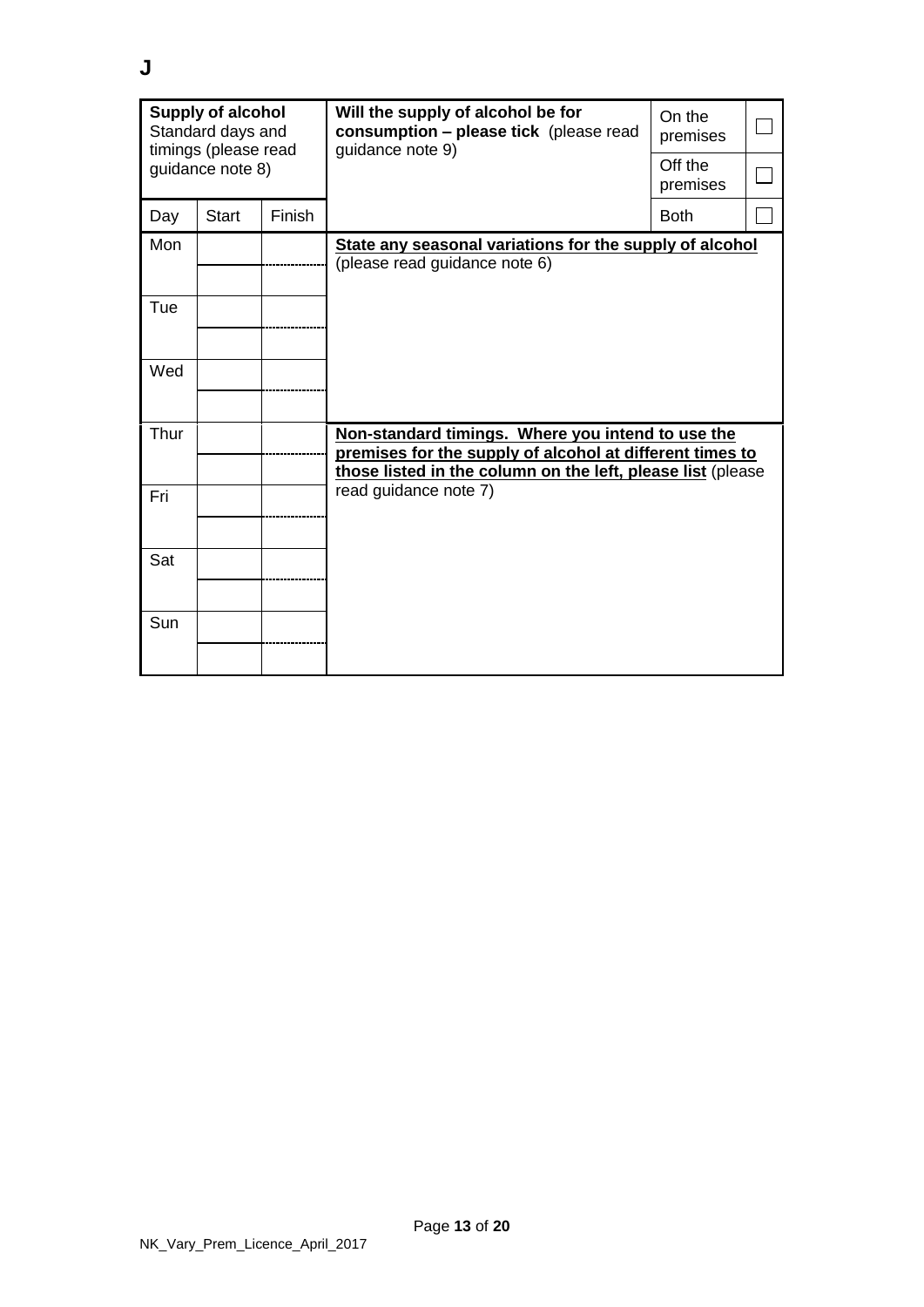# **K**

**Please highlight any adult entertainment or services, activities, other entertainment or matters ancillary to the use of the premises that may give rise to concern in respect of** children (please read guidance note 10).

## **L**

| <b>Hours premises are</b><br>open to the public<br>Standard days and<br>timings (please read<br>guidance note 8) |              |        | State any seasonal variations (please read guidance note<br>6)                                                                           |
|------------------------------------------------------------------------------------------------------------------|--------------|--------|------------------------------------------------------------------------------------------------------------------------------------------|
| Day                                                                                                              | <b>Start</b> | Finish |                                                                                                                                          |
| Mon                                                                                                              |              |        |                                                                                                                                          |
| Tue                                                                                                              |              |        |                                                                                                                                          |
| Wed                                                                                                              |              |        |                                                                                                                                          |
|                                                                                                                  |              |        | Non standard timings. Where you intend the premises                                                                                      |
| Thur                                                                                                             |              |        | to be open to the public at different times from those<br>listed in the column on the left, please list (please read<br>guidance note 7) |
| Fri                                                                                                              |              |        |                                                                                                                                          |
| Sat                                                                                                              |              |        |                                                                                                                                          |
|                                                                                                                  |              |        |                                                                                                                                          |
| Sun                                                                                                              |              |        |                                                                                                                                          |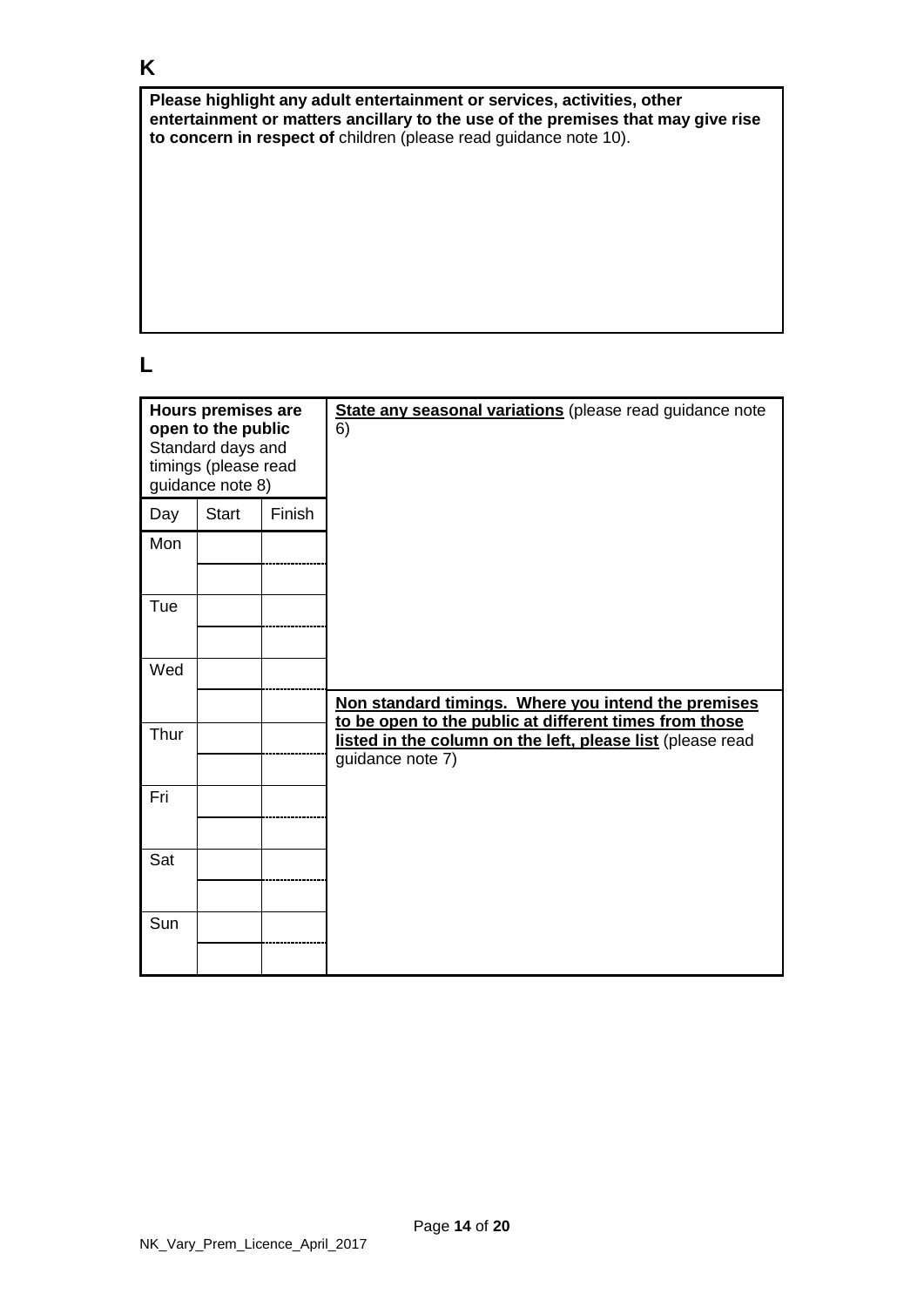Please identify those conditions currently imposed on the licence which you believe could be removed as a consequence of the proposed variation you are seeking.

Please tick as appropriate

П  $\Box$ 

- I have enclosed the premises licence
- I have enclosed the relevant part of the premises licence

If you have not ticked one of these boxes, please fill in reasons for not including the licence or part of it below

Reasons why I have not enclosed the premises licence or relevant part of premises licence.

**M** Describe any additional steps you intend to take to promote the four licensing objectives as a result of the proposed variation:

#### **a) General – all four licensing objectives (b, c, d and e) (please read guidance note 11)**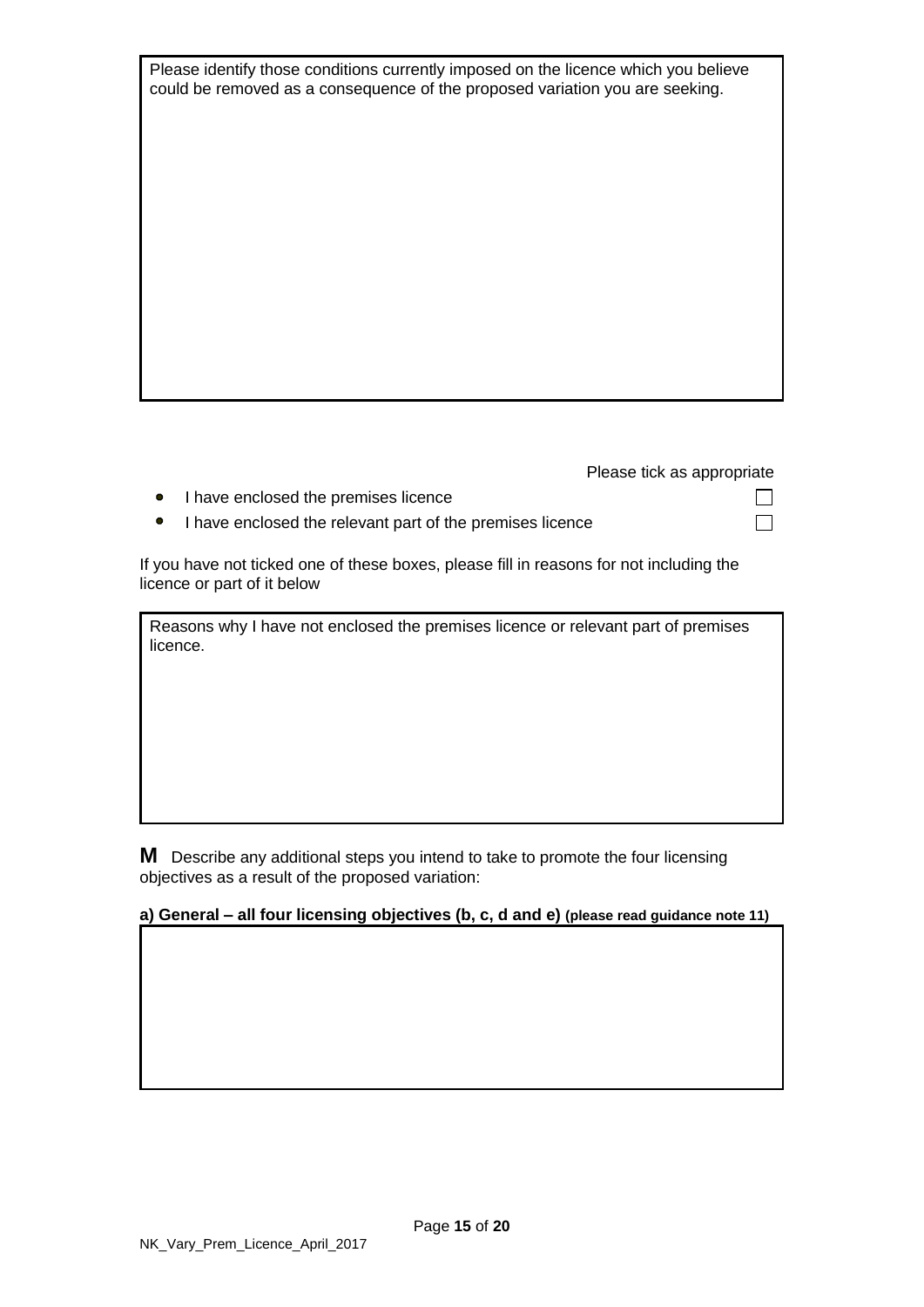**c) Public safety**

**d) The prevention of public nuisance**

## **e) The protection of children from harm**

### **Checklist:**

#### **Please tick to indicate agreement**

| $\bullet$<br>$\bullet$ | I have made or enclosed payment of the fee; or<br>I have not made or enclosed payment of the fee because this application |  |
|------------------------|---------------------------------------------------------------------------------------------------------------------------|--|
|                        | has been made in relation to the introduction of the late night levy.                                                     |  |
|                        | I have sent copies of this application and the plan to responsible authorities<br>and others where applicable.            |  |
| $\bullet$              | I understand that I must now advertise my application.                                                                    |  |
|                        | I have enclosed the premises licence or relevant part of it or explanation.                                               |  |
| $\bullet$              | I understand that if I do not comply with the above requirements my<br>application will be rejected.                      |  |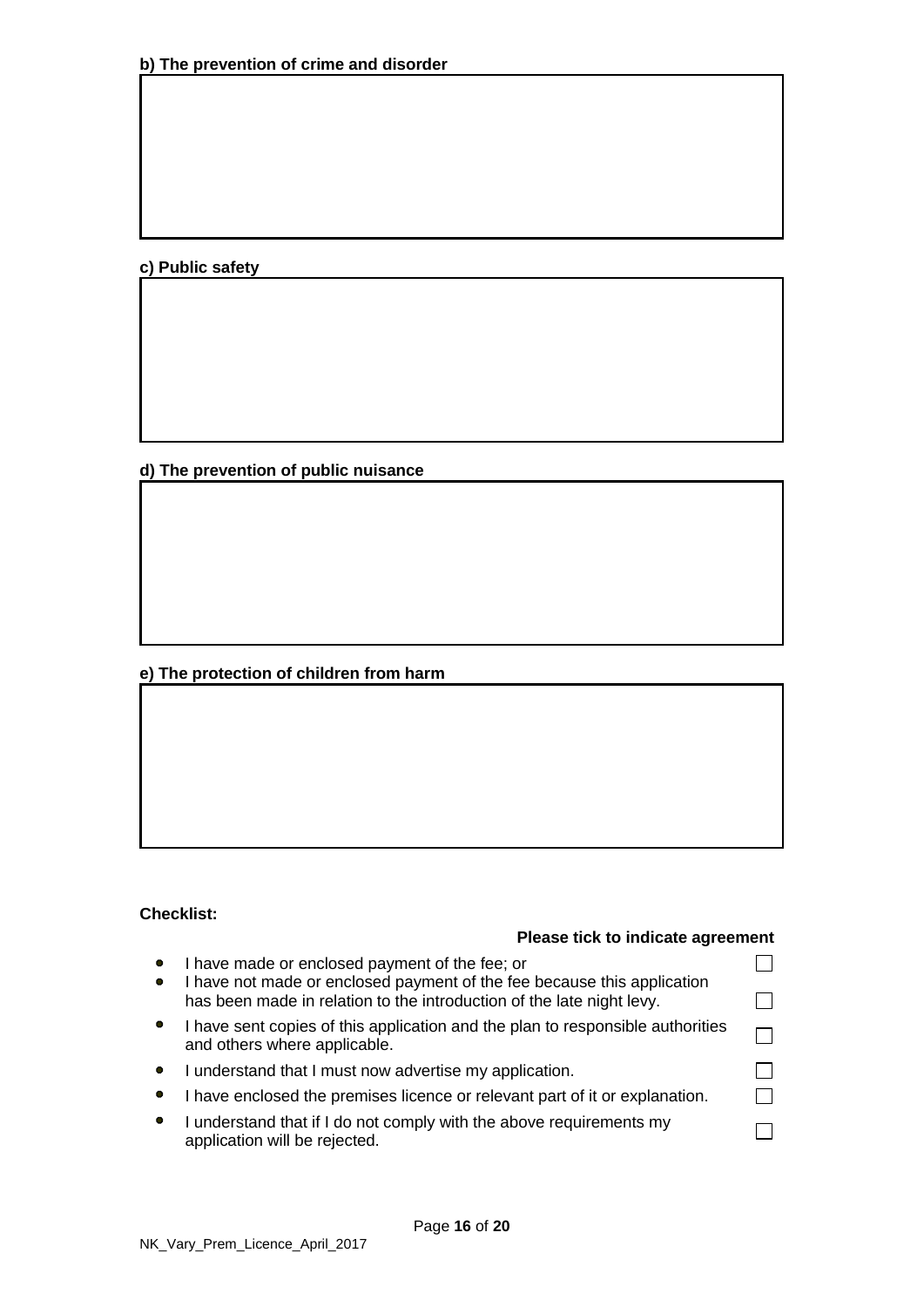#### **IT IS AN OFFENCE, UNDER SECTION 158 OF THE LICENSING ACT 2003, TO MAKE A FALSE STATEMENT IN OR IN CONNECTION WITH THIS APPLICATION. THOSE WHO MAKE A FALSE STATEMENT MAY BE LIABLE ON SUMMARY CONVICTION TO A FINE OF ANY AMOUNT.**

#### **Part 5 – Signatures** (please read guidance note 12)

**Signature of applicant (the current premises licence holder) or applicant's solicitor or other duly authorised agent** (please read guidance note 13)**. If signing on behalf of the applicant, please state in what capacity.**

| Signature |  |
|-----------|--|
| Date      |  |
| Capacity  |  |

**Where the premises licence is jointly held, signature of 2nd applicant (the current premises licence holder) or 2nd applicant's solicitor or other authorised agent** (please read guidance note 14)**. If signing on behalf of the applicant, please state in what capacity.** 

| Signature |  |
|-----------|--|
| Date      |  |
| Capacity  |  |

| Contact name (where not previously given) and address for correspondence<br>associated with this application (please read guidance note 15) |                                                                              |  |                     |  |  |
|---------------------------------------------------------------------------------------------------------------------------------------------|------------------------------------------------------------------------------|--|---------------------|--|--|
| <b>Post</b><br>town                                                                                                                         |                                                                              |  | <b>Post</b><br>code |  |  |
|                                                                                                                                             | Telephone number (if any)                                                    |  |                     |  |  |
| (optional)                                                                                                                                  | If you would prefer us to correspond with you by e-mail, your e-mail address |  |                     |  |  |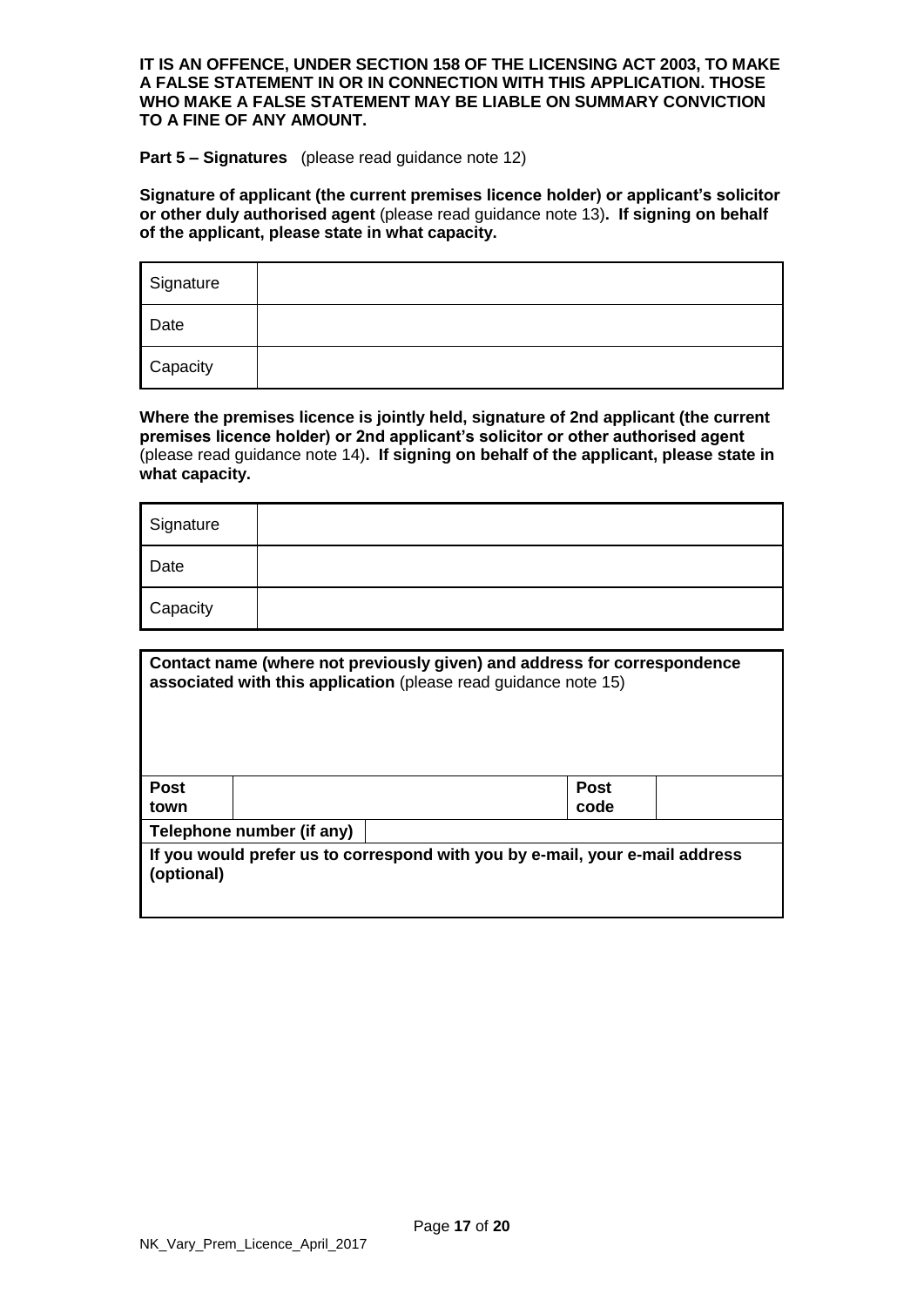#### **Notes for Guidance**

**This application cannot be used to vary the licence so as to extend the period for which the licence has effect or to vary substantially the premises to which it relates. If you wish to make that type of change to the premises licence, you should make a new premises licence application under section 17 of the Licensing Act 2003.**

- 1. You do not have to pay a fee if the only purpose of the variation for which you are applying is to avoid becoming liable for the late night levy
- 2. Describe the premises. For example, the type of premises, its general situation and layout and any other information which could be relevant to the licensing objectives. Where your application includes off-supplies of alcohol and you intend to provide a place of consumption of these off-supplies of alcohol, you must include a description of where the place will be and its proximity to the premises.
- 3. In terms of specific regulated entertainments please note that:
	- Plays: no licence is required for performances between 08.00 and 23.00 on any day, provided that the audience does not exceed 500.
	- Films: no licence is required for 'not-for-profit' film exhibition held in community premises between 08.00 and 23.00 on any day provided that the audience does not exceed 500 and the organiser (a) gets consent to the screening from a person who is responsible for the premises; and (b) ensures that each such screening abides by age classification ratings.
	- Indoor sporting events: no licence is required for performances between 08.00 and 23.00 on any day, provided that the audience does not exceed 1000.
	- Boxing or Wrestling Entertainment: no licence is required for a contest, exhibition or display of Greco-Roman wrestling, or freestyle wrestling between 08.00 and 23.00 on any day, provided that the audience does not exceed 1000. Combined fighting sports – defined as a contest, exhibition or display which combines boxing or wrestling with one or more martial arts – are licensable as a boxing or wrestling entertainment rather than an indoor sporting event.
	- Live music: no licence permission is required for:
		- o a performance of unamplified live music between 08.00 and 23.00 on any day, on any premises.
		- o a performance of amplified live music between 08.00 and 23.00 on any day on premises authorised to sell alcohol for consumption on those premises, provided that the audience does not exceed 500.
		- o a performance of amplified live music between 08.00 and 23.00 on any day, in a workplace that is not licensed to sell alcohol on those premises, provided that the audience does not exceed 500.
		- o a performance of amplified live music between 08.00 and 23.00 on any day, in a church hall, village hall, community hall, or other similar community premises, that is not licensed by a premises licence to sell alcohol, provided that (a) the audience does not exceed 500, and (b) the organiser gets consent for the performance from a person who is responsible for the premises.
		- o a performance of amplified live music between 08.00 and 23.00 on any day, at the non-residential premises of (i) a local authority, or (ii) a school, or (iii) a hospital, provided that (a) the audience does not exceed 500, and (b) the organiser gets consent for the performance on the relevant premises from: (i) the local authority concerned, or (ii) the school or (iii) the health care provider for the hospital.
		- Recorded Music: no licence permission is required for:
			- o any playing of recorded music between 08.00 and 23.00 on any day on premises authorised to sell alcohol for consumption on those premises, provided that the audience does not exceed 500.
			- any playing of recorded music between 08.00 and 23.00 on any day, in a church hall, village hall, community hall, or other similar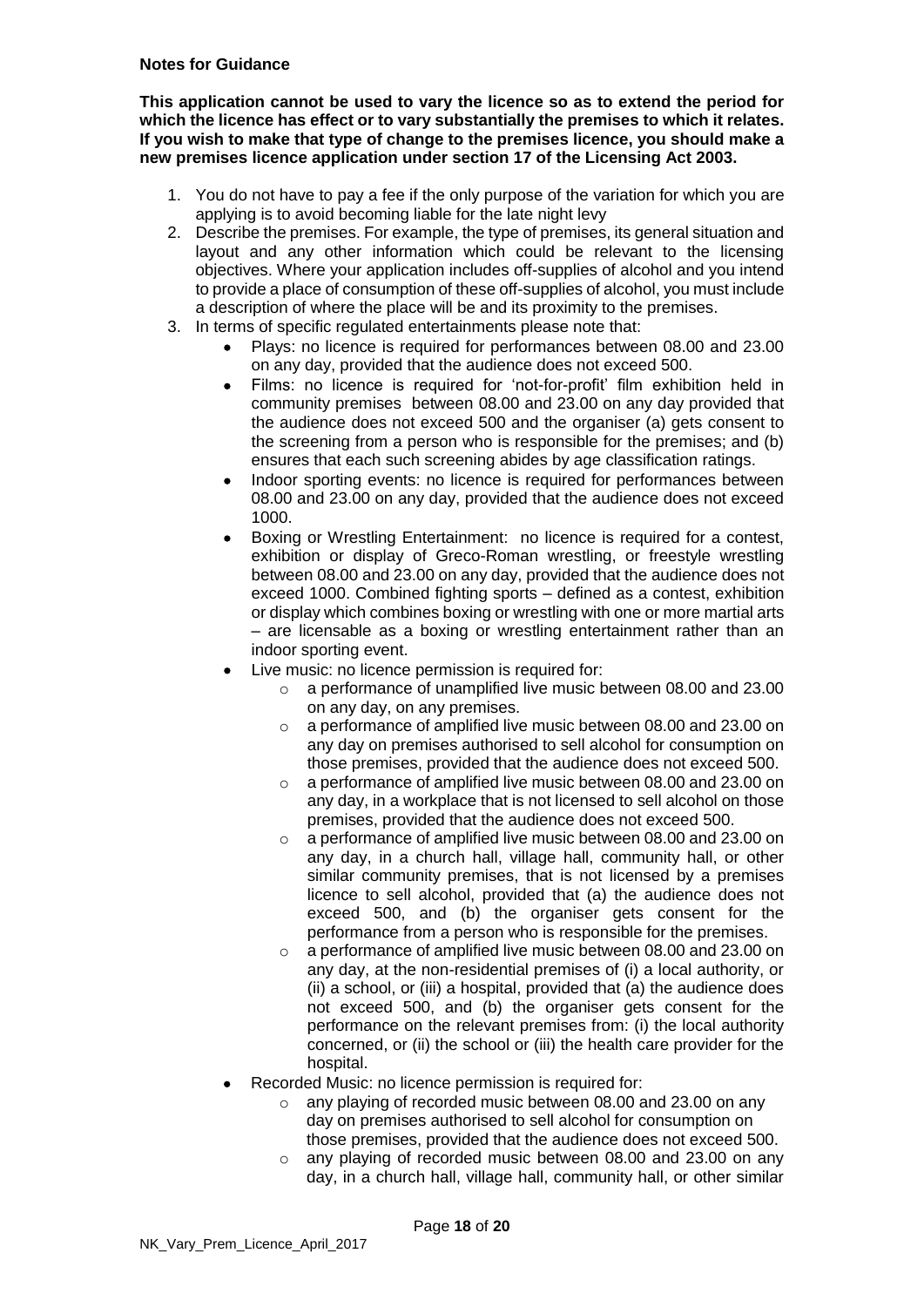community premises, that is not licensed by a premises licence to sell alcohol, provided that (a) the audience does not exceed 500, and (b) the organiser gets consent for the performance from a person who is responsible for the premises.

- o any playing of recorded music between 08.00 and 23.00 on any day, at the non-residential premises of (i) a local authority, or (ii) a school, or (iii) a hospital, provided that (a) the audience does not exceed 500, and (b) the organiser gets consent for the performance on the relevant premises from: (i) the local authority concerned, or (ii) the school proprietor or (iii) the health care provider for the hospital.
- Dance: no licence is required for performances between 08.00 and 23.00 on any day, provided that the audience does not exceed 500. However, a performance which amounts to adult entertainment remains licensable.
- Cross activity exemptions: no licence is required between 08.00 and 23.00 on any day, with no limit on audience size for:
	- o any entertainment taking place on the premises of the local authority where the entertainment is provided by or on behalf of the local authority;
	- o any entertainment taking place on the hospital premises of the health care provider where the entertainment is provided by or on behalf of the health care provider;
	- o any entertainment taking place on the premises of the school where the entertainment is provided by or on behalf of the school proprietor; and
	- o any entertainment (excluding films and a boxing or wrestling entertainment) taking place at a travelling circus, provided that (a) it takes place within a moveable structure that accommodates the audience, and (b) that the travelling circus has not been located on the same site for more than 28 consecutive days.
- 4. Where taking place in a building or other structure please tick as appropriate (indoors may include a tent).
- 5. For example state type of activity to be authorised, if not already stated, and give relevant further details, for example (but not exclusively) whether or not music will be amplified or unamplified.
- 6. For example (but not exclusively), where the activity will occur on additional days during the summer months.
- 7. For example (but not exclusively), where you wish the activity to go on longer on a particular day e.g. Christmas Eve.
- 8. Please give timings in 24 hour clock (e.g. 16.00) and only give details for the days of the week when you intend the premises to be used for the activity.
- 9. If you wish people to be able to consume alcohol on the premises, please tick 'on the premises'. If you wish people to be able to purchase alcohol to consume away from the premises, please tick 'off the premises'. If you wish people to be able to do both, please tick 'both'.
- 10. Please give information about anything intended to occur at the premises or ancillary to the use of the premises which may give rise to concern in respect of children regardless of whether you intend children to have access to the premises, for example (but not exclusively) nudity or semi-nudity, films for restricted age groups or the presence of gaming machines.
- 11. Please list here steps you will take to promote all four licensing objectives together.
- 12. The application form must be signed.
- 13. An applicant's agent (for example solicitor) may sign the form on their behalf provided that they have actual authority to do so.
- 14. Where there is more than one applicant, each of the applicants or their respective agents must sign the application form.
- 15. This is the address which we shall use to correspond with you about this application.